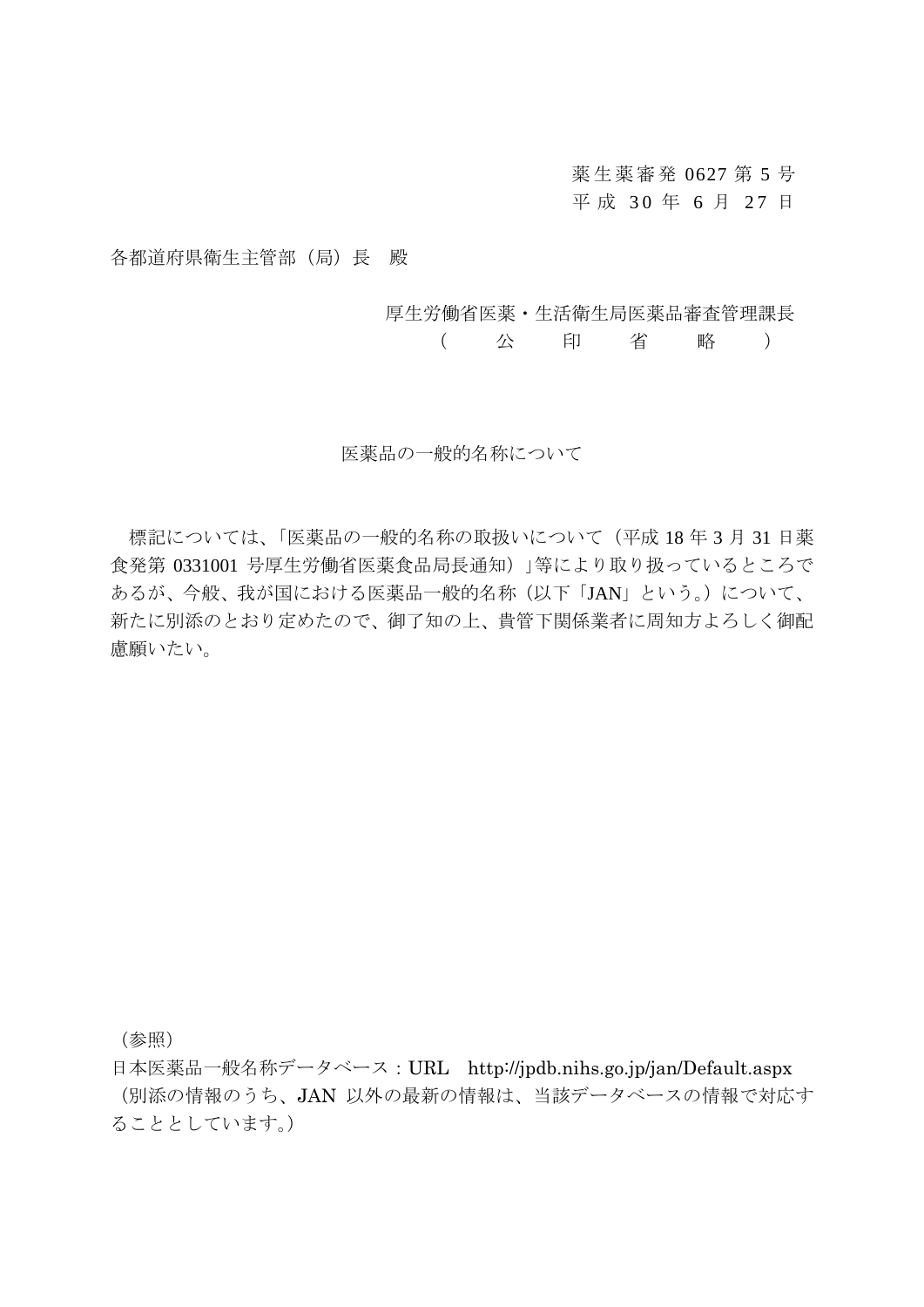(別表2) INN に収載された品目の我が国における医薬品一般的名称 (平成 18 年 3 月 31 日薬食審査発第 0331001 号厚生労働省医薬食品局審査管理課長通知に示す別表2)

登録番号 29-4-B9

JAN (日本名): サトラリズマブ (遺伝子組換え)

JAN (英 名) : Satralizumab (Genetical Recombination)

アミノ酸配列及びジスルフィド結合

- L鎖 DIQMTQSPSS LSASVGDSVT ITCQASTDIS SHLNWYQQKP GKAPELLIYY GSHLLSGVPS RFSGSGSGTD FTFTISSLEA EDAATYYCGQ GNRLPYTFGQ GTKVEIERTV AAPSVFIFPP SDEQLKSGTA SVVCLLNNFY PREAKVQWKV DNALQSGNSQ ESVTEQDSKD STYSLSSTLT LSKADYEKHK VYACEVTHQG LSSPVTKSFN RGEC
- H鎖 QVQLQESGPG LVKPSETLSL TCAVSGHSIS HDHAWSWVRQ PPGEGLEWIG FISYSGITNY NPSLQGRVTI SRDNSKNTLY LQMNSLRAED TAVYYCARSL ARTTAMDYWG EGTLVTVSSA STKGPSVFPL APSSKSTSGG TAALGCLVKD YFPEPVTVSW NSGALTSGVH TFPAVLQSSG LYSLSSVVTV PSSNFGTQTY TCNVDHKPSN TKVDKTVERK SCVECPPCPA PPVAGPSVFL FPPKPKDTLM ISRTPEVTCV VVDVSQEDPE VQFNWYVDGV EVHNAKTKPR EEQFNSTFRV VSVLTVVHQD WLNGKEYKCK VSNKGLPAPI EKTISKTKGQ PREPQVYTLP PSQEEMTKNQ VSLTCLVKGF YPSDIAVEWE SNGQPENNYK TTPPMLDSDG SFFLYSKLTV DKSRWQEGNV FSCSVMHEAL HAHYTQKSLS LSP H 鎖 Q1:部分的ピログルタミン酸;H 鎖 N295:糖鎖結合 L鎖 C214-H鎖 C222,H鎖 C225-H鎖 C225,H鎖 C228-H鎖 C228:ジスルフィド結合

主な糖鎖の推定構造

Gal<sub>0-2</sub>  $\left\{\n\begin{array}{c}\n\text{Man}(\beta1-4)\text{GlcNAc} \\
\text{Man}(\beta1-4)\text{GlcNAc}\n\end{array}\n\right\}$  $(\beta$ 1-4)GlcNAc $(\beta$ 1-2)Man $(\alpha$ 1-6)  $Fuc(\alpha 1-6)$  $(B1-4)G$ IcNAc $(\beta1-2)$ Man $(\alpha1-3)$ 

C6340H9776N1684O2022S46(タンパク質部分,4 本鎖) H 鎖 C<sub>2155</sub>H<sub>3328</sub>N<sub>572</sub>O<sub>671</sub>S<sub>17</sub>

 $L$ 鎖  $C_{1015}H_{1564}N_{270}O_{340}S_{6}$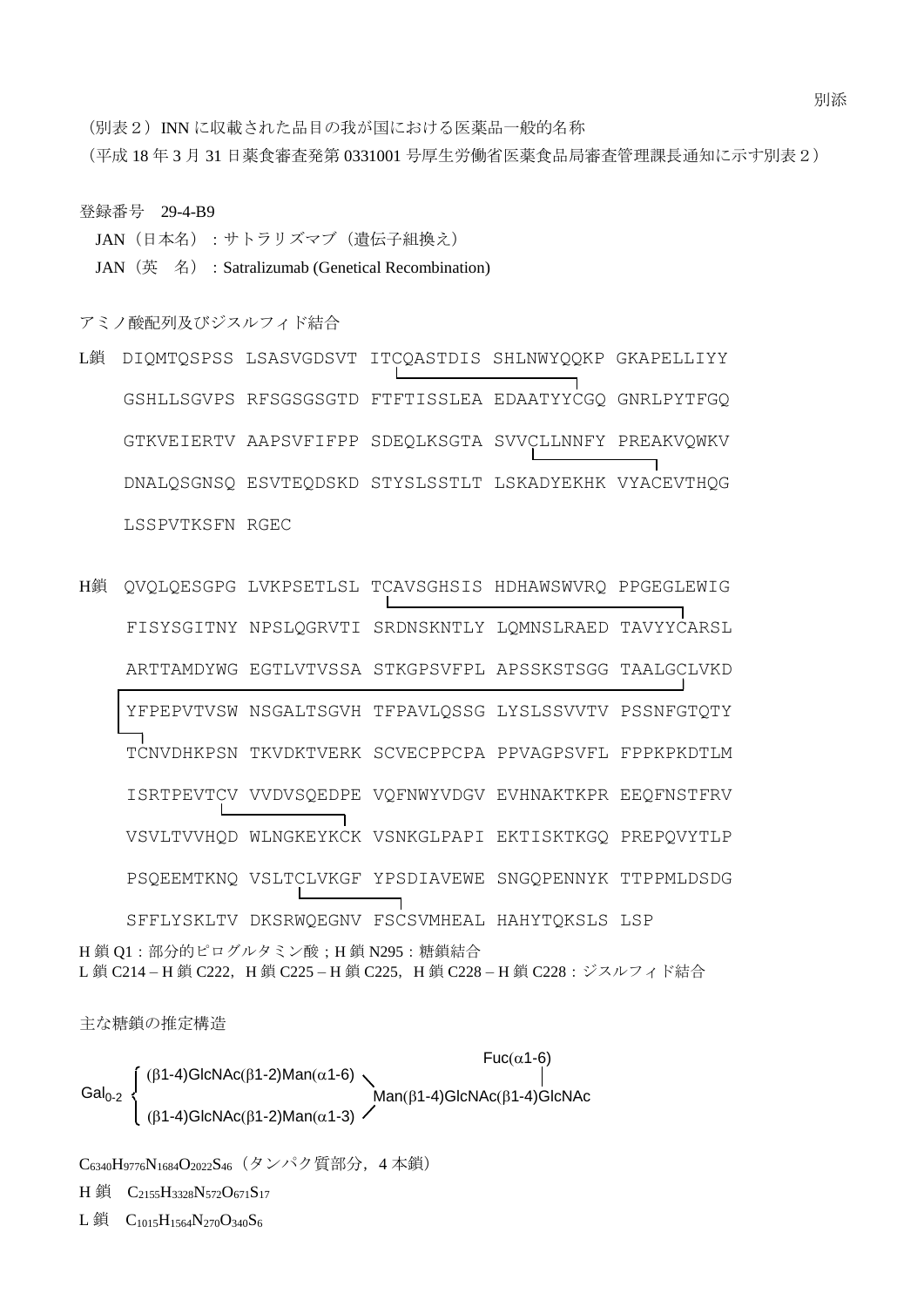サトラリズマブは,遺伝子組換えヒト化モノクローナル抗体であり,マウス抗ヒトインターロイキン-6 受 容体モノクローナル抗体の相補性決定部,ヒトフレームワーク部及びヒト IgG2 の定常部からなる.H 鎖の 133, 135, 139, 140, 221, 266, 353, 417 と 432 番目のアミノ酸残基はそれぞれ Ser, Lys, Gly, Gly, Ser, Gln, Gln, Glu と Ala に置換されており,C 末端の Gly と Lys は除去されている.サトラリズマブは,チャイニーズハ ムスター卵巣細胞により産生される. サトラリズマブは, 443 個のアミノ酸残基からなる H 鎖 (γ2鎖) 2 本及び 214 個のアミノ酸残基からなる L 鎖 (κ 鎖) 2 本で構成される糖タンパク質(分子量:約 146,000) である.

Satralizumab is a recombinant humanized monoclonal antibody composed of complementarity-determining regions derived from a mouse anti-human interleukin-6 receptor monoclonal antibody, human framework regions and human IgG2 constant regions. In the H-chain, the amino acid residues at position 133, 135, 139, 140, 221, 266, 353, 417 and 432 are substituted by Ser, Lys, Gly, Gly, Ser, Gln, Gln, Glu and Ala, respectively, and Gly and Lys at the C-terminus are deleted. Satralizumab is produced in Chinese hamster ovary cells. Satralizumab is a glycoprotein (molecular weight: ca. 146,000) composed of 2 H-chains (γ2-chains) consisting of 443 amino acid residues each and 2 L-chains (κ-chains) consisting of 214 amino acid residues each.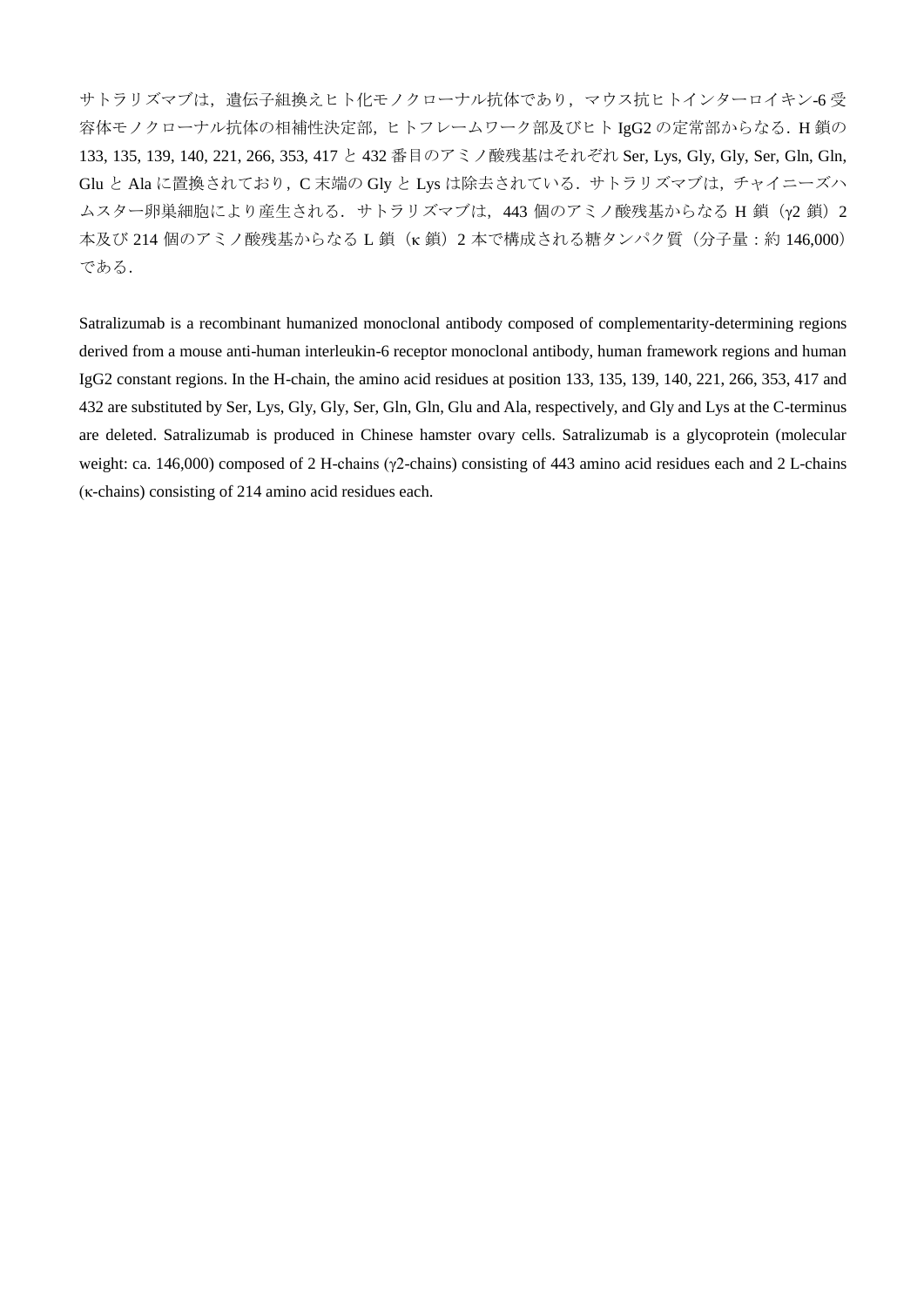登録番号 29-5-B6

JAN(日本名):バダデュスタット JAN(英 名):Vadadustat



 $\rm{C}_{14}H_{11}CN_2O_4$ 

[5-(3-クロロフェニル)-3-ヒドロキシピリジン-2-カルボキシアミド]酢酸

[5-(3-Chlorophenyl)-3-hydroxypyridine-2-carboxamido]acetic acid